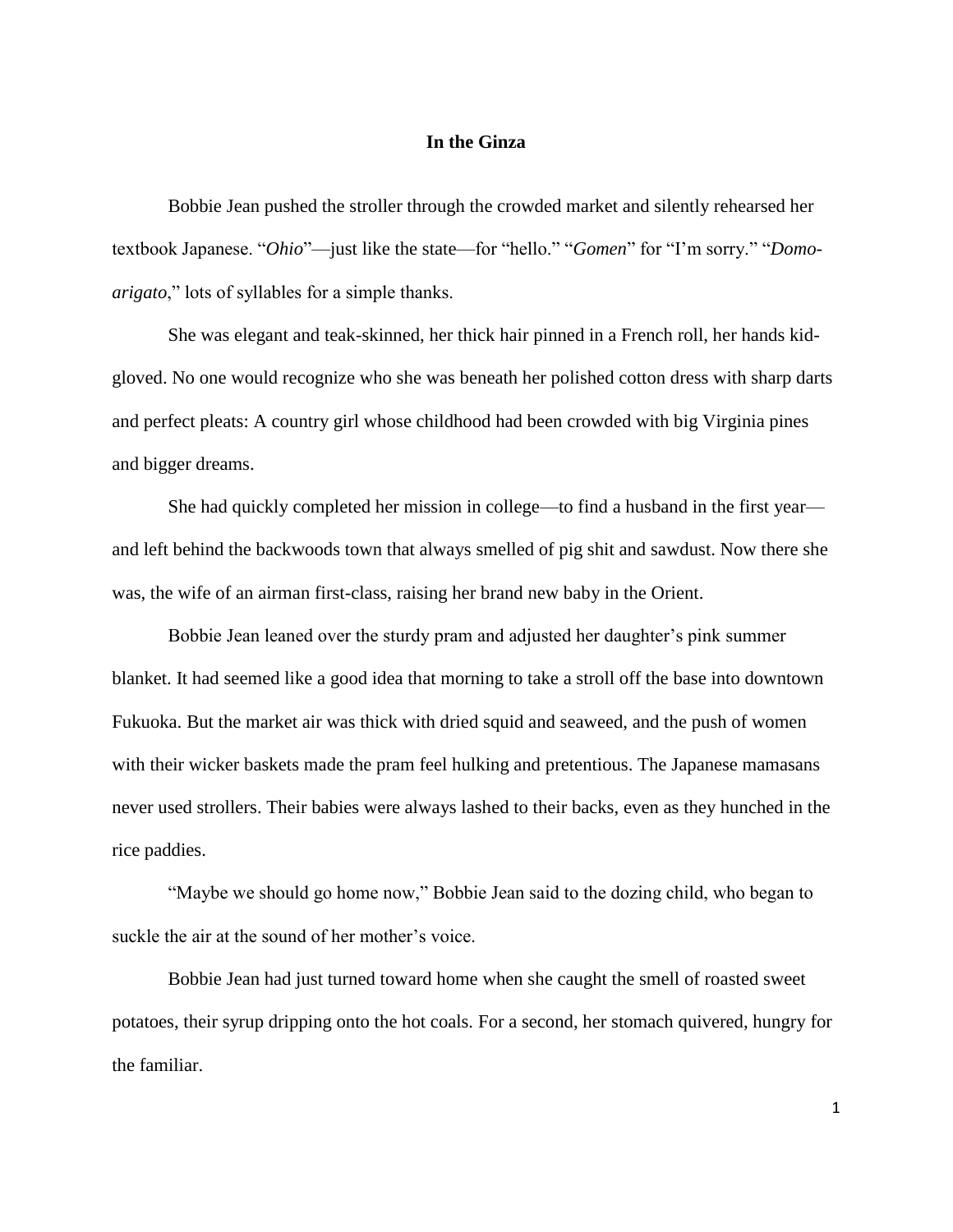She steered the stroller toward a group of kimonoed old women, their heads wrapped in blue and white scarves. "*Ichi, dozo*." Bobbie held up a one-fingered request while bowing slightly.

The women tittered toothlessly. The plump one put down her paper fan and went to claim a potato from the iron pot where they sat cooling.

"You baby-chan?" the other woman asked, peering into the stroller.

Bobbie Jean moved the delicate blanket so that the women could take a peek. Her little girl had only been six pounds at birth. Even now, three months later, she was still as fragile as porcelain, her skin pale against the dark curl of her silky hair.

The Japanese women drew in deep breaths and Bobbie smiled proudly. Indeed, her baby was beautiful. But instinct made Bobbie Jean's skin prickle as the old women kept pointing at the pram and debating. The plump one spat with finality into a tin can by her wooden chair. "You baby-chan?" she asked Bobby Jean again. This time the question felt like a cross examination.

"*Hai*," said Bobbie, putting her hand over her breast. "My baby-chan."

"Ahhhh," the women nodded at each other knowingly and began to discuss something again, pointing first at Bobbie, then at the sleeping child.

Irritated, Bobbie dug into her coin purse, "*Ikura*?" she asked. "How much?"

The women ignored her, clucking like hens. Tears began to rise instinctively, but Bobbie Jean resisted the urge to back away. This wasn't the rural South, where uppityness could cost her life. This was post-war Japan, and her husband was protecting both his country and theirs. She had every right to be in the fishy market buying a roasted sweet potato.